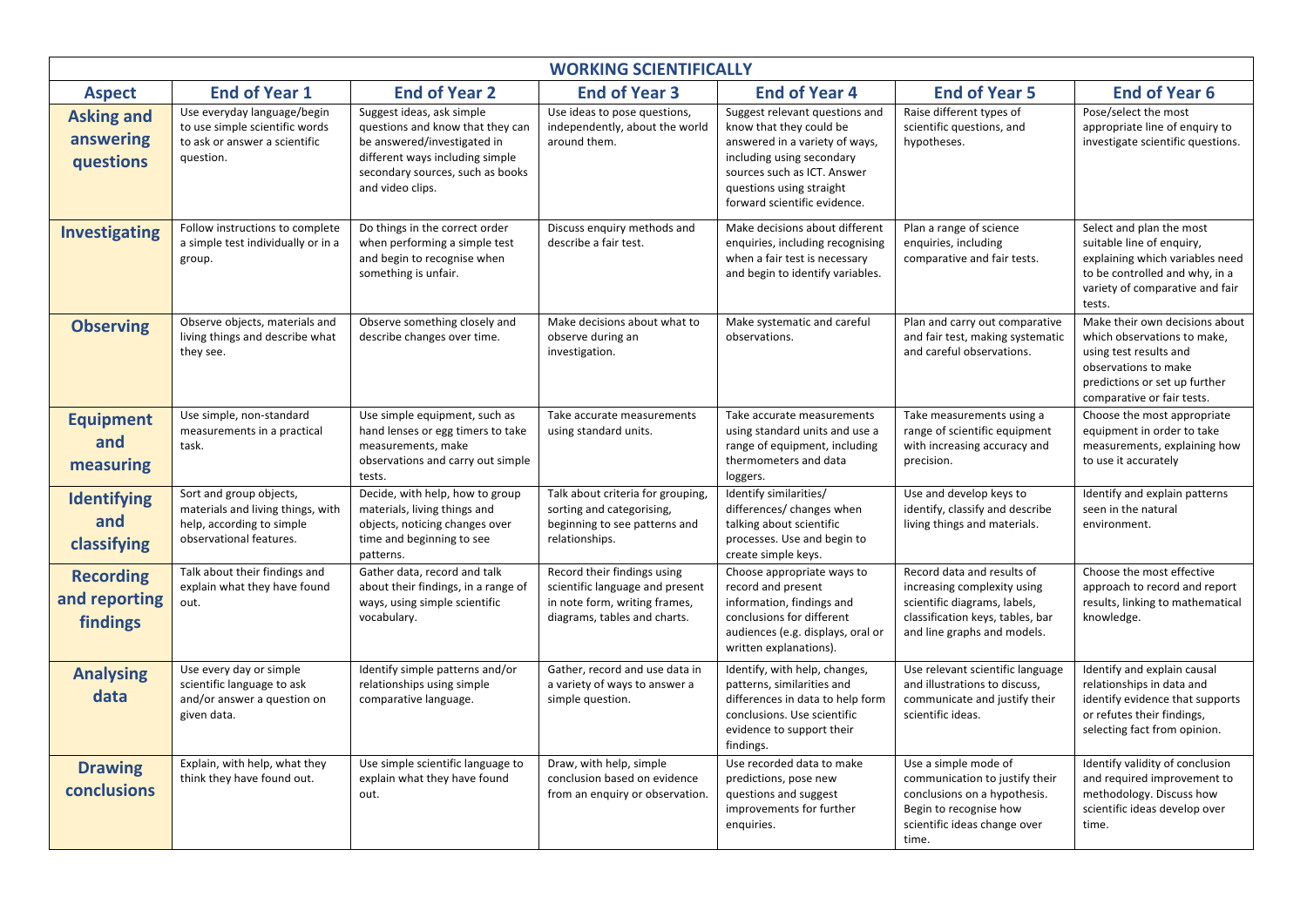| <b>KNOWLEDGE VOCABULARY</b>                                                                                                                                                                           |                                                                                                                                                                                                                                                           |                                                                                                                         |                                                                                                                                                                                              |                                                                                                                                                               |                                                                                                                                                        |  |  |
|-------------------------------------------------------------------------------------------------------------------------------------------------------------------------------------------------------|-----------------------------------------------------------------------------------------------------------------------------------------------------------------------------------------------------------------------------------------------------------|-------------------------------------------------------------------------------------------------------------------------|----------------------------------------------------------------------------------------------------------------------------------------------------------------------------------------------|---------------------------------------------------------------------------------------------------------------------------------------------------------------|--------------------------------------------------------------------------------------------------------------------------------------------------------|--|--|
| Year 1                                                                                                                                                                                                | Year 2                                                                                                                                                                                                                                                    | Year <sub>3</sub>                                                                                                       | Year 4                                                                                                                                                                                       | Year <sub>5</sub>                                                                                                                                             | Year 6                                                                                                                                                 |  |  |
| <b>Animals including humans</b><br>Fish, Reptiles, Mammals, Birds,<br>Amphibians (+ examples of<br>each) Herbivore, Omnivore,<br>Carnivore, Leg, Arm, Elbow,<br>Head, Ear, Nose, Back, Wings,<br>Beak | <b>Animals including humans</b><br>Survival, Water, Air, Food,<br>Adult, Baby, Offspring, Kitten,<br>Calf, Puppy, Exercise, Hygiene                                                                                                                       | <b>Animals including humans</b><br>Movement, Muscles, Bones,<br>Skull, Nutrition, Skeletons,                            | <b>Animals including humans</b><br>Mouth, Tongue, Teeth,<br>Oesophagus, Stomach, Small<br>Intestine, Large Intestine,<br>Herbivore, Carnivore, Canine,<br>Incisor, Molar                     | <b>Animals including humans</b><br>Foetus, Embryo, Womb,<br>Gestation, Baby, Toddler,<br>Teenager, Elderly, Growth,<br>Development, Puberty                   | <b>Animals including humans</b><br>Circulatory, Heart, Blood<br>Vessels, Veins, Arteries,<br>Oxygenated, Deoxygenated,<br>Valve, Exercise, Respiration |  |  |
| <b>Plants</b><br>Deciduous, Evergreen trees,<br>Leaves, Flowers (blossom),<br>Petals, Fruit, Roots, Bulb, Seed,<br>Trunk, Branches, Stem                                                              | <b>Plants</b><br>Seeds, Bulbs, Water, Light,<br>Temperature, Growth                                                                                                                                                                                       | <b>Plants</b><br>Air, Light, Water, Nutrients, Soil,<br>Reproduction, Transportation,<br>Dispersal, Pollination, Flower | Living things and their habitats<br>Vertebrates, Fish, Amphibians,<br>Reptiles, Birds, Mammals,<br>Invertebrates, Snails, Slugs,<br>Worms, Spiders, Insects,<br><b>Environment, Habitats</b> | Living things and their habitats<br>Mammal, Reproduction, Insect,<br>Amphibian, Bird, Offspring                                                               | Living things and their habitats<br>Classification, Vertebrates,<br>Invertebrates, Micro-organisms,<br>Amphibians, Reptiles,<br>Mammals, Insects       |  |  |
| <b>Everyday Materials</b><br>Wood, Plastic, Glass, Paper,<br>Water, Metal, Rock, Hard, Soft,<br>Bendy, Rough, Smooth                                                                                  | Living things and their habitats<br>Living, Dead, Habitat, Energy,<br>Food chain, Predator, Prey,                                                                                                                                                         | <b>Rocks</b><br>Fossils, Soils, Sandstone,<br>Granite, Marble, Pumice,<br>Crystals, Absorbent                           | <b>States of Matter</b><br>Solid, Liquid, Gas, Evaporation,<br>Condensation, Particles,<br>Temperature, Freezing, Heating                                                                    | <b>Properties and changes of</b><br>materials<br>Hardness, Solubility,<br>Transparency, Conductivity,<br>Magnetic, Filter, Evaporation,<br>Dissolving, Mixing | <b>Evolution and Inheritance</b><br>Fossils, Adaptation, Evolution,<br>Characteristics, Reproduction,<br>Genetics                                      |  |  |
| <b>Seasonal Changes Summer,</b><br>Spring, Autumn, Winter, Sun,<br>Day, Moon, Night, Light, Dark                                                                                                      | <b>Everyday materials and their</b><br>uses<br>Hard, Soft, Stretchy, Stiff, Shiny,<br>Dull, Rough, Smooth, Bendy,<br>Waterproof, Absorbent,<br>Opaque, Transparent Brick,<br>Paper, Fabrics, Squashing,<br>Bending, Twisting, Stretching<br>Elastic, Foil | Light<br>Light, Shadows, Mirror,<br>Reflective, Dark, Reflection                                                        | <b>Sound</b><br>Volume, Vibration, Wave, Pitch,<br>Tone, Speaker                                                                                                                             | <b>Earth and Space</b><br>Earth, Sun, Moon, Axis,<br>Rotation, Day, Night, Phases of<br>the Moon, star, constellation                                         | Light<br>Refraction, Reflection, Light,<br>Spectrum, Rainbow, Colour                                                                                   |  |  |
|                                                                                                                                                                                                       |                                                                                                                                                                                                                                                           | <b>Forces and magnets</b><br>Magnetic, Force, Contact,<br>Attract, Repel, Friction, Poles,<br>Push, Pull                | <b>Electricity</b><br>Cells, Wires, Bulbs, Switches,<br>Buzzers, Battery, Circuit, Series,<br><b>Conductors, Insulators</b>                                                                  | <b>Forces</b><br>Air resistance, Water resistance,<br>Friction, Gravity, Newton,<br>Gears, Pulleys                                                            | <b>Electricity</b><br>Cells, Wires, Bulbs, Switches,<br>Buzzers, Battery, Circuit, Series,<br>Conductors, Insulators, Amps,<br>Volts, Cell             |  |  |